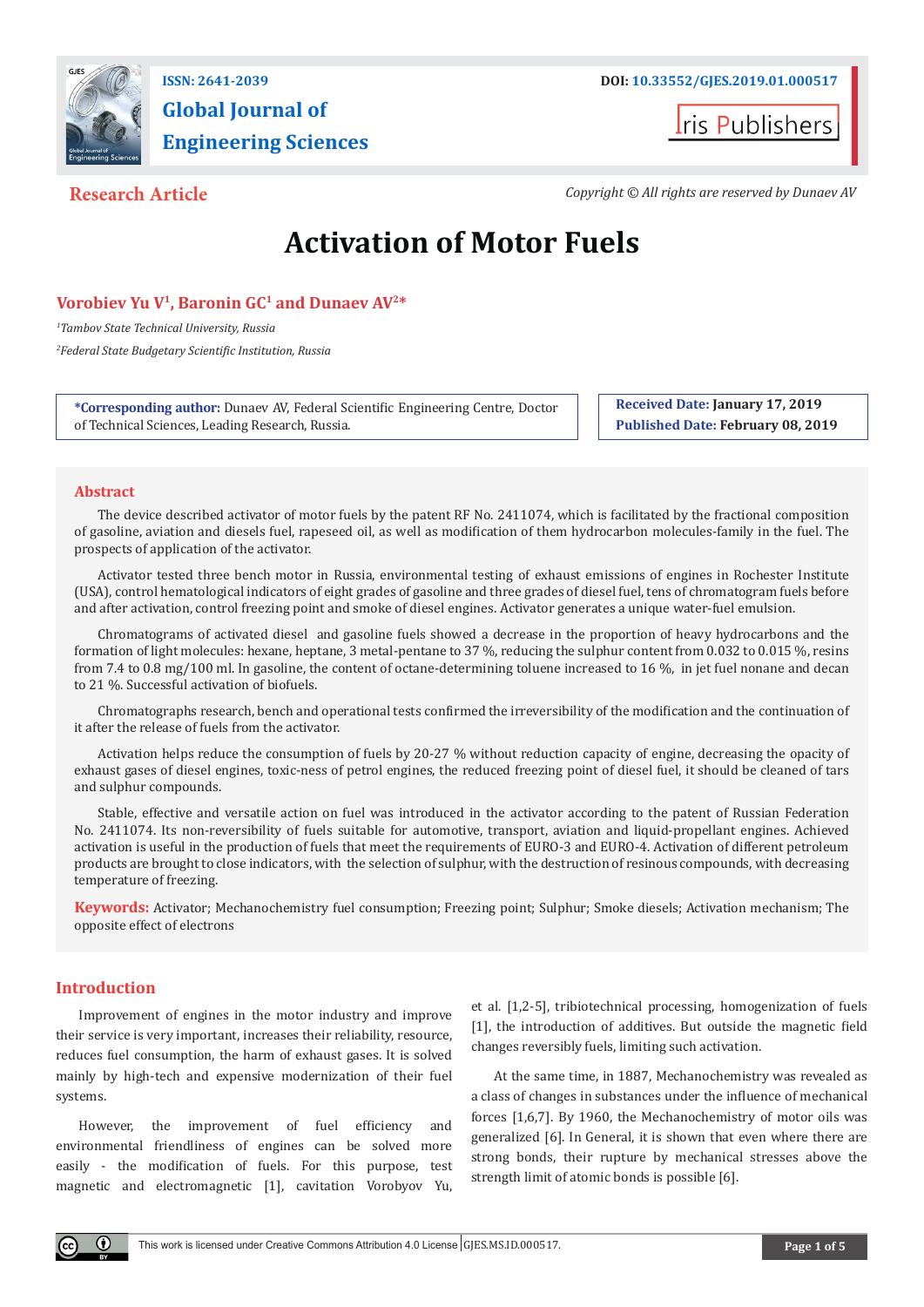A consequence of Mechanochemistry, for example, in heptane is the rupture of chains with energy yield of  $\sim$ 419 kJ/mol Akhmatov AS [6], the appearance of free valences, radicals, for example, R-CH2 - with high reactivity, although the changes can be reversible.

Mechanical activation is characterized by simplicity, low power consumption [8]. Production of motor fuels and oils from oil requires high energy costs in large-scale installations, and mechanical activation increases the depth of processing in simple equipment. Research in Mechanochemistry continues [1,6-10].

Mechanochemistry destroys oil fractions with the formation of low-molecular homologues, forms stable products, such as methane, hydrogen, C, destruction of resins, sulfur compounds and sulfur deposition.

The mechanism of destruction of saturated hydrocarbons is the rupture of chains, and unsaturated ones are destroyed through the formation of saturated bonds. It is possible to hydrogenate their products of destruction of the initial substance [8]. A distinctive feature of the Mechanochemistry of hydrocarbons continues outside the equipment.

A significant breakthrough in the activation of fuels was the creation of an activator (RF patent No. 2411074), thanks to which the engines achieved savings of up to 31.9% of gasoline [2,3]. This is confirmed in [1], where step by step, the electro-magnetic activation of gasoline increased its calorific value by 28 %! But the implementation of the breakthrough was hampered by the lack of a clear activation mechanism.

# **Object of Research**

The object of research - the mixer-activator according to the patent of Russian Federation No. 2411074 [2,3]. The activator (Figure 1) in a cylinder 150 mm long, 30-50 mm in diameter has three chambers, is integrated into any fuel system of engines, does not require a drive, chemicals, does not reduce the life of engines.



2411074: 1 - body; 2 and 3 - twisted elements; 4 - rod; 5 - disc microchannels; 6 - cone of the rod; 7 - channel; 8 - intermediate chamber; 9 - mixer of the crossbars.

In the first chamber of the activator takes place a counter-helical stirring, abrasion jets, the fragmentation of the clusters. Through the capillaries, the jets are injected into the second chamber and

their cavitation is crushed. In the third chamber, the fragments of molecules are pressed through the micro foils, which continues their rupture. This ensures the irreversibility of fuel conversion - a special advantage of the activator, its uniqueness.

# **Methods and Results of Tests of the Activator**

The activator has been repeatedly checked by chromatography of various fuels, control of their consumption Vorobyov Yu V, et al. [2,3], emission of harmful gases of automotive engines, lowtemperature properties. Chromatograms of activated diesel fuel and gasoline showed a decrease in heavy hydrocarbons and the formation of lungs: hexane, geptan, 3-methyl pentane to 37 %, a decrease in sulfur content from 0.032 to 0.015 %, resins from 7.4 to 0.8 mg/100 ml. In gasoline, the content of octane-determining toluene in-creased to 16 %, in aviation kerosene nonan and decan to 21 % [2]. Successful activation of biofuels.

#### **Such studies with the activator were carried out**

• Bench tests of the KamAZ-740 and ZMZ-406 engine in July 2011 at the Military Aviation Engineering University.

• At the research Institute VNIITiN in 2013 for the complex of methods of accelerated testing of petroleum products, as well as on engines, single-cylinder installations, using the methods of dam monitoring specified in the reference document on petrochemicals. The activated avtobenzines Normal-80, Regular-92, Premium-95, Super-98 according to GOST R 51106-97, gasoline AI-92 according to TU 38.001165-97, AI-98 according to TU 38.401-58-127-95. Were tested gasoline «Superlux» and «Premium» company «Beyond Retroleum», as well as diesel fuel grades B and C, type II, fuel class 1 type I according to GOST R 52368-2005 (EN 590:2009, diesel fuel Euro).

• The improved activator was tested on diesel YaMZ-236 with three different fuels for installations in the line to the injection pump and on the discharge from it [3].

The activator was tested in Rochester Institute of Technology (USA), where the decrease in sulfur content in fuels up to 50 %, resins 7-9 times, emissions in the exhaust gases: NO - up to 17 %, NO2 - up to 14 %, and CO - up to 49 %.

•In 2009-2016, a dozen activators were tested on gasoline and diesel cars with a reduction in gasoline consumption to 31.9 %!

# **Research and Test Results**

#### **Studies and tests have shown**

a. reduction of diesel fuel consumption with the first activator samples by 26.5 and 28.6 %, and gasoline by 21.3, 27.7 and 31.9 %,

b. decreases the hydrocarbon content with the number of carbon atoms more than 10, with the synthesis of light hydrocarbons (hexane, heptane, 3 n-pentane) to 20-30 %,

c. sulfur content in fuels is reduced by 1.5-2 times, and resins by 9 times, the content of toxic gases is reduced by CO to 79 %, by NO, NO2 to 14 %.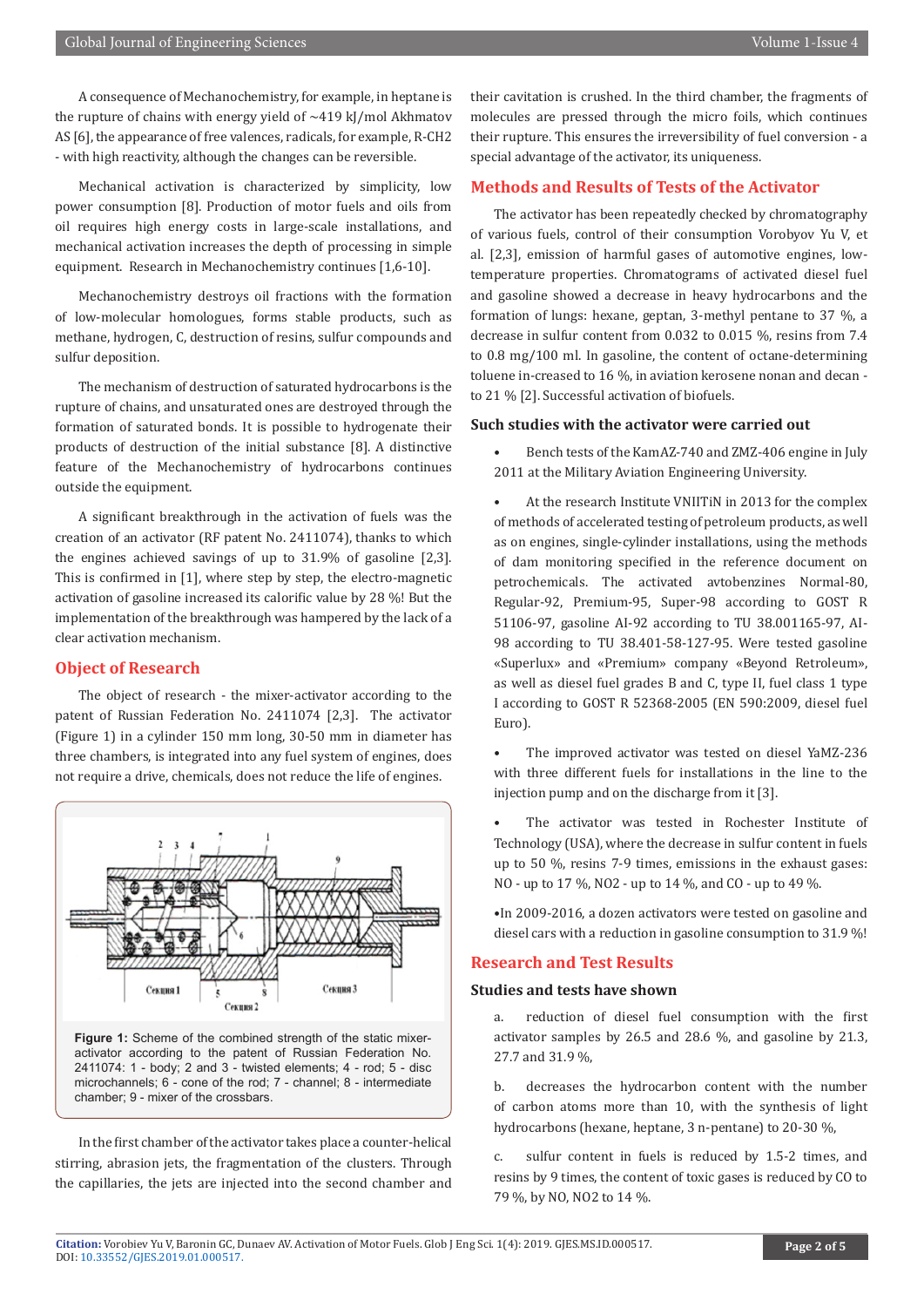The results of tests of the improved idling activator of the diesel engine YaMZ-236 (Table 1) showed a decrease in fuel consumption by 26.3 %.

| <b>Frequency</b><br>Rotation, $min^{-1}$ | <b>Activator</b><br><b>Consumption</b> | <b>Fuel</b><br><b>Consumption</b><br>for 5 Minutes<br>of Testing, $cm3$ | Savings,<br>$\text{cm}^3/\text{\%}$ |
|------------------------------------------|----------------------------------------|-------------------------------------------------------------------------|-------------------------------------|
| 1100                                     | $\ddot{}$                              | 267                                                                     | 71/21,0                             |
| 1100                                     | $\ddot{}$                              | 253                                                                     | 85/25,2                             |
| 1100                                     |                                        | 338                                                                     |                                     |
| 1100                                     | $\ddot{}$                              | 267                                                                     | 71/21,0                             |
| 12801300<br>$\ddot{}$                    |                                        | 244; 209,7 at<br>$1100$ min <sup>-1</sup>                               | 128,3/38,0                          |
| Medium                                   |                                        | 249.18                                                                  | 88,83/26,3                          |

|  | <b>Table 1:</b> Test results of the improved activator. |  |  |
|--|---------------------------------------------------------|--|--|
|--|---------------------------------------------------------|--|--|

Figure 2 shows an extraordinary modification of LUK Oil diesel fuel. The graphs show the red lines of the initial fraction of the number of carbon atoms, and the blue lines -the fraction after the activation of fuels.

# **Analysis of research results**

What are the reasons for the significant [3] increase of fuel calorific value by the activator? Note, that for burning the fuel must be dispersed to molecules, which seems to be facilitated in the activator. Further, when warming up, molecules must undergo fragmentation, the separation of hydrogen atoms, a complete gap between the carbon atoms. In parallel, the dissociation of oxygen molecules should go. Only after that the atoms of the fuel combine with atoms of oxygen. And if the dissociation of molecules of fuel and oxygen is carried out in advance, the heat of combustion will not be spent on the preparation of fuel and its calorific value will be greater than in the calorimetric bomb. This may be one of the reasons for the increase in calorific value (Table 2), which is confirmed by the increased, in comparison with liquid oil products, calorific value of oil gases, as if dispersed hydrocarbons, where there is no need to break the bonds between the carbon atoms.



**Figure 2:** Modification of diesel fuels: a) - the company "LUKOil", b) from UNIITIN by the chromatograph Crystallux-4000M in accredited forensic laboratories: less heavy, the new light faction.

**Table 2:** Conversion of hydrocarbon molecules under the influence of electro-magnetic and tribochemical effects according [12].

| <b>Initial Fraction; Heat of Com-</b><br>bustion, Q, kJ/mol |                           | <b>Composition of</b><br><b>Fractions</b> |                                   | <b>The Ultimate Faction</b> | <b>Heat of Combustion of Converted</b> | Positive Effect, % |
|-------------------------------------------------------------|---------------------------|-------------------------------------------|-----------------------------------|-----------------------------|----------------------------------------|--------------------|
|                                                             |                           | 1 <sup>st</sup> Phase                     | 2 <sup>nd</sup> Phase             |                             | fuel, Q, kJ/mol                        |                    |
| $Q = 5470$<br>$C_8H_{18}$                                   | $C_4H_8$                  | $2C_2H_4$                                 | $2C_2H_4$                         | $Q = 5607$                  | 2,5                                    |                    |
|                                                             | $\text{C}_4\text{H}_{10}$ | $\rightarrow$                             | $C_4H_{10}$                       |                             |                                        |                    |
| $Q = 5470$<br>$C_8H_{18}$                                   | $C_2H_2$                  | $\rightarrow$                             | $C_2H_2$                          | $Q = 5900$                  | 7,86                                   |                    |
|                                                             | $2C_2H_4$                 | $\rightarrow$                             | $2C_2H_4$                         |                             |                                        |                    |
|                                                             | 2CH <sub>4</sub>          | $\rightarrow$                             | 2CH <sub>4</sub>                  |                             |                                        |                    |
| $Q = 5470$<br>$C_8H_{18}$                                   | $C_5H_6$                  | 0,5 C <sub>2</sub> H <sub>4</sub>         | 0.5 C <sub>2</sub> H <sub>4</sub> | $Q = 5975$                  | 9,23                                   |                    |
|                                                             |                           | $2C_2H_4$                                 | $2C_2H_4$                         |                             |                                        |                    |
|                                                             | 3CH <sub>4</sub>          | $\rightarrow$                             | 3CH <sub>4</sub>                  |                             |                                        |                    |
| $C_8H_{18}$<br>$Q = 5470$                                   | $2C_2H2$                  | $2C_2H_2$                                 | $2C_2H_2$                         | $Q = 7001$                  |                                        |                    |
|                                                             | $0.5C_2H_4$               | $0,5C, H$ <sub>3</sub>                    | 0,5C, H                           |                             | 28                                     |                    |
|                                                             |                           | 0.5H                                      | 0.5H                              |                             |                                        |                    |
|                                                             | 3CH <sub>A</sub>          | 3CH <sub>3</sub>                          | 3CH <sub>3</sub>                  |                             |                                        |                    |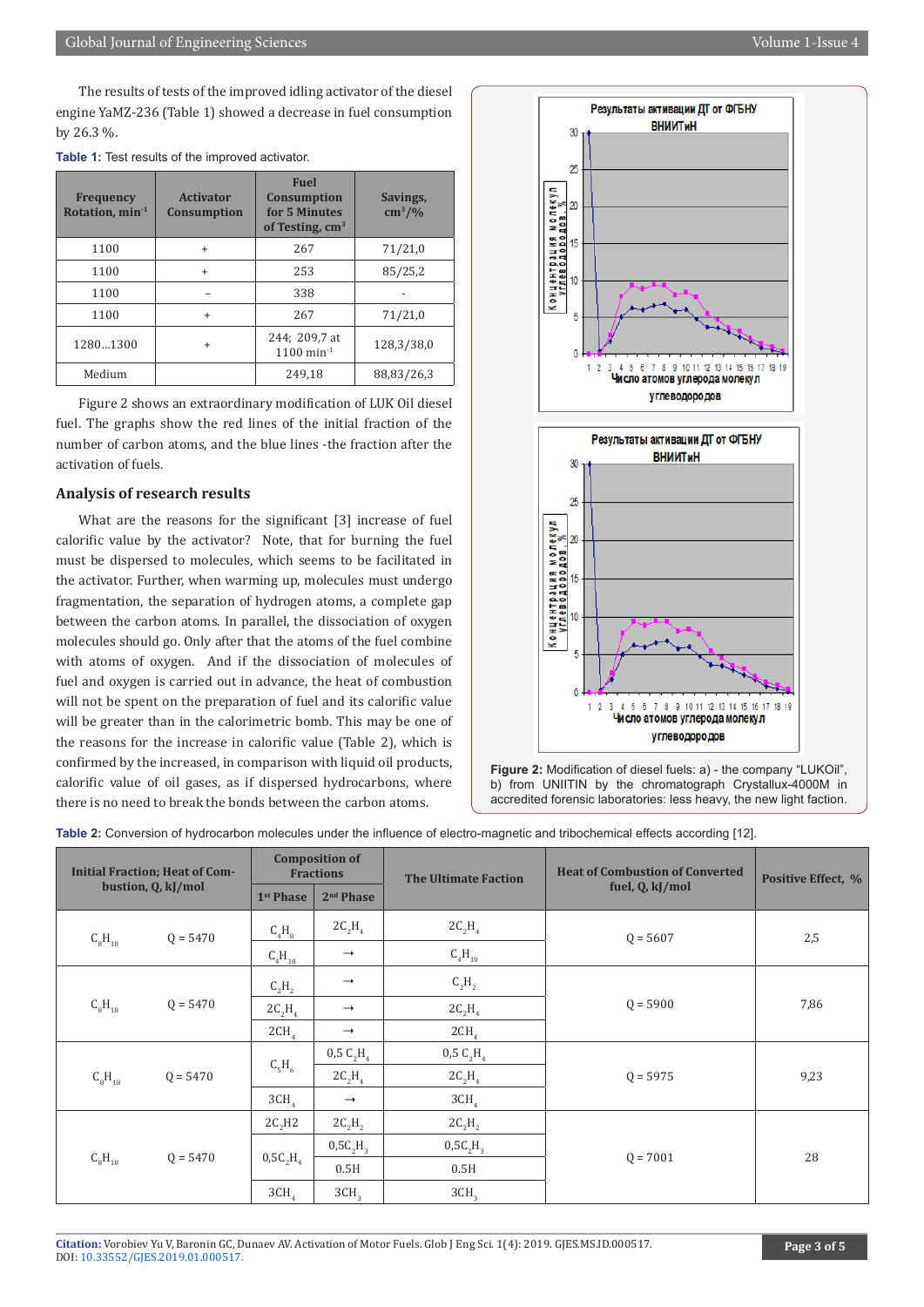(Table 2) Conversion of hydrocarbon molecules under the influence of electro-magnetic and tribochemical effects according [1].

Thus, it can be assumed that the rupture of bonds in hydrocarbons with the formation of short - and long-lived radicals [11] reduces the cost of combustion heat for splitting molecules into atoms. And the longer the hydrocarbon chain is, the more significant the release of the energy of bonds in the chains can be (Table 3). And prof. Kanarev FM [15] emphasized that the more acts of mechano-chemistry influence on the substance, the deeper its modification. Table 3 shows that with the elongation of the molecules, the energy costs for the bonds of carbon atoms grow significantly, and by mechano-chemistry it can be isolated.

**Table 3:** Energy bonds between the carbon atoms in hydrocarbon molecules.

| <b>No</b>      | <b>Substance</b> | <b>Heat of Combustion</b> |        | <b>Energy of the</b><br><b>Destructible Bond of</b> |  |
|----------------|------------------|---------------------------|--------|-----------------------------------------------------|--|
|                |                  | kJ/mol                    | kJ/g   | Carbon Atoms, kJ/mol                                |  |
| $\mathbf{1}$   | Graphite         | 393,680                   | 394,1  |                                                     |  |
| 2              | Hydrogen         | 286,020                   | 123,01 | $\overline{\phantom{a}}$                            |  |
| 3              | Methane          | 890,930                   | 55,73  |                                                     |  |
| $\overline{4}$ | Ethane           | 1560,88                   | 51,92  | 220,98                                              |  |
| 5              | Propane          | 2220,30                   | 50,37  | 441,96                                              |  |
| 6              | Bhutan           | 2880,26                   | 49,61  | 662,94                                              |  |
| 7              | Pentane          | 3511,50                   | 48.73  | 883,72                                              |  |
| 8              | Hexane           | 4165,82                   | 48,40  | 1104,9                                              |  |
| 9              | Heptane          | 4820,39                   | 48,19  | 1325,88                                             |  |
| 10             | Octane           | 5474,41                   | 47,97  | 1546,86                                             |  |
| 11             | Decan            | 6783,16                   | 47,72  | 1988,82                                             |  |

Describes the features of the Mechanochemistry confirmed that modification of fuel continues beyond the activator according to the patent of Russian Federation No. 2411074. So, I have activated fuel source significantly increases in the mixture the proportion of activated:

- a. in the in commercial fuel introduced 20% activated fuel (4.6% of the light fractions) and after 15 min the mixture was formed 12% of light fractions,
- b. similarly, if you enter 30 % activated (6,9% of light fractions) was created 39% of light fractions,
- c. only 27% of light fractions were detected during the introduction of 40% activated (9.2% of light fractions),

d. and after entering 50 % of the activated light fractions revealed even less.

The modification of the fuels behind the activator can also be explained by the action of free radicals [11]. But are all the mechanisms of increasing the heat of combustion of activated fuels identified? Here you can rely on the modern, the greatest physicist of all time, physical-chemistry Professor Kanarev FM [12]. It is shown that for the destruction of bonds between valence electrons of atoms it is enough to spend 2,56 eV of mechanical energy, and for the thermal break it is required twice as much - 5,13 eV. Since each isolated electron for its stability must obtain a thermal photon with

an energy of 2,56 eV. But after mechanical separation of the valence electrons, instead of heat, absorb the ether photon total energy of 5.13 eV. Absorbing them, the valence electrons become active, join the pieces of broken molecules, emit photons of unnecessary essential and saturate the substance with energy of 5.13 eV!

So, having spent the activator of 2.56 eV of mechanical and chemicals that saturate the substance with energy of two thermal photons of 5.13 eV or 248 kJ/mol what can be the main reason for the increase of the calorific value of fuels (Table 2 & 3) and reduction of their consumption.

And if the connections are destroyed by resonant methods Popova NI, et al. [12], it will be possible to corner the modification of fuels, further increasing their calorific value. Confirmation of this is made in water electrolytic cells prof. Kanarev F.M. the heat transfers co-efficient value 29 000 %!!! [12].

However, on fuel combustion prof. Kanarev F. M. expressed another: «All effects associated with an increase in the combustion pressure of fuels in closed cavities are formed not by gases, but by photons» [12]. From here it is possible to propose a dual mechanism for increasing the calorific value of purchased fuel.

Activated diesel fuel also reduces the smoke of diesel engines. So, on bus NefAZ-5299-30-33 the smoke content was 3.5 m-1 (77.8  $\%$ ), and with the activator – 2.7 m-1 (68.7 %). Low-temperature properties of diesel fuel L-0,05-62 GOST 305-82 tested in a climatic chamber KTV-0,08. It was revealed that commodity heating at a temperature of -30 °C completely lost its fluidity, and the activated retained its at -45 °C.

# **Conclusion**

For the first time achieved a stable, efficient and versatile effect on motor fuels. Its irreversibility significantly reduces fuel consumption and can be used in their pro-duction according to EURO-4 standards.

#### **Acknowledgement**

None.

# **Conflict of Interest**

No conflict of interest.

### **References**

- 1. (2012-2013) Development of scientific bases of technology for alternative fuels for means of rail transport: report of the Railways reg No. 01201276764. M: mechanics and technolo-gy RAS scientific Centre.
- 2. Vorobyov Yu V (2013) Bases of the theory of mechanical activation of liquid media. Bulletin of Tambov state technical University. Tambov 19(3): 608-613.
- 3. Vorobyov Yu, Dunaev AV (2016) Improving the calorific value of the motor vehicle use fuels. Tractors and farm machinery, pp. 48-50.
- 4. Ganiev RF (2009) Development of scientific bases for the preparation of stable water-fuel emulsions and their efficient combustion in the boiler furnaces on the principles of nonlinear wave mechanics. Research report No. 02.516.11.6072 from 25.06.2007 (Ministry of education and science of the Russian Federation). Reports of the Academy of Sciences 427(2): 15-218.
- 5. Grumondz VT (2011) Treatment of hydrocarbon liquids in physical and chemical the physico-chemical phenomena in terms of bubble